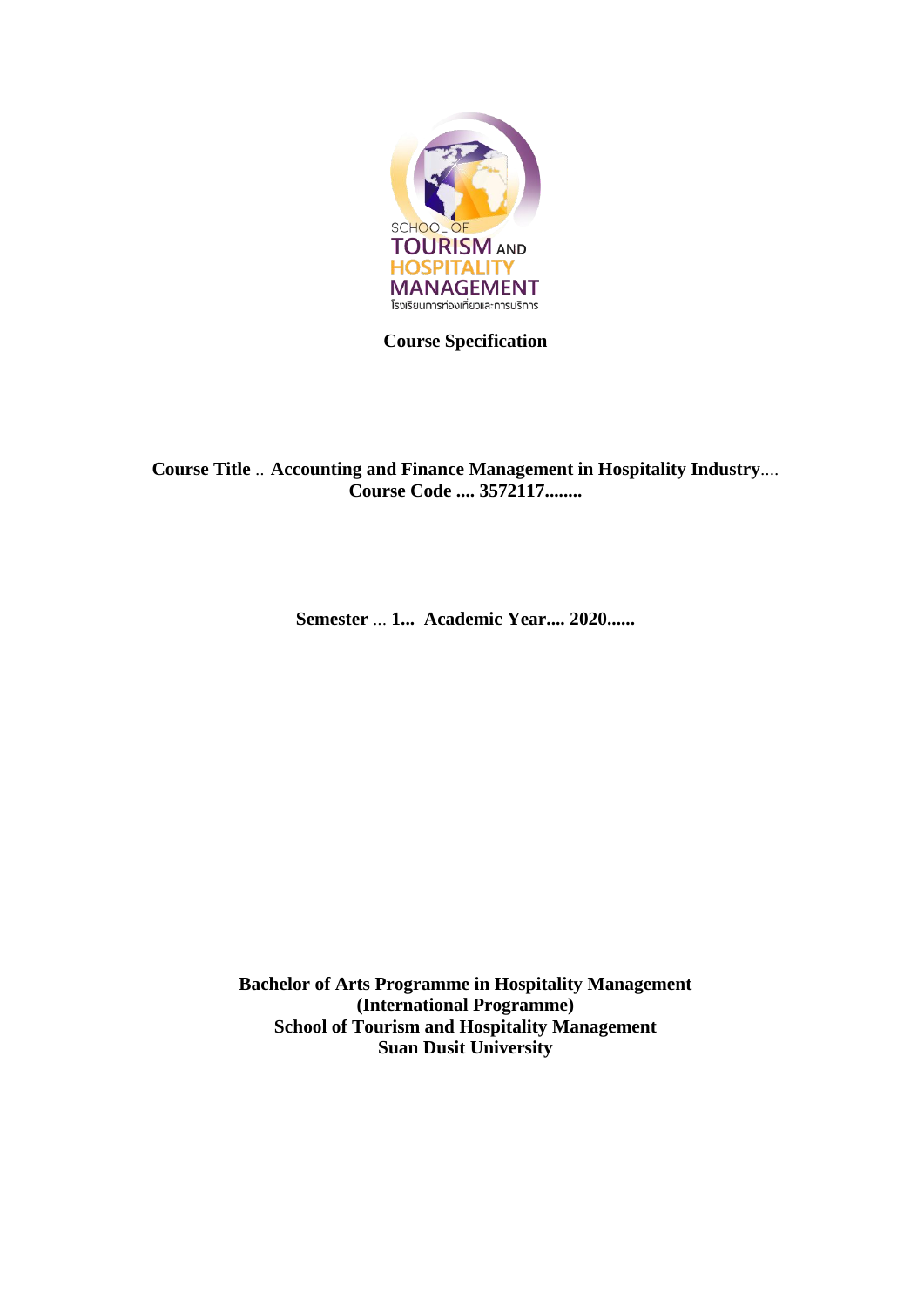# **Content**

|           |                                                 | page          |
|-----------|-------------------------------------------------|---------------|
| Section 1 | General information                             | $\mathcal{R}$ |
| Section 2 | Aims and Objectives                             | 3             |
| Section 3 | Course Description and Implementation           | 4             |
| Section 4 | Development of Students' Learning Outcomes      | 4             |
| Section 5 | <b>Teaching and Evaluation Plans</b>            | 6             |
| Section 6 | <b>Teaching Materials and Resources</b>         | 9             |
| Section 7 | Evaluation and Improvement of Course Management |               |
|           |                                                 |               |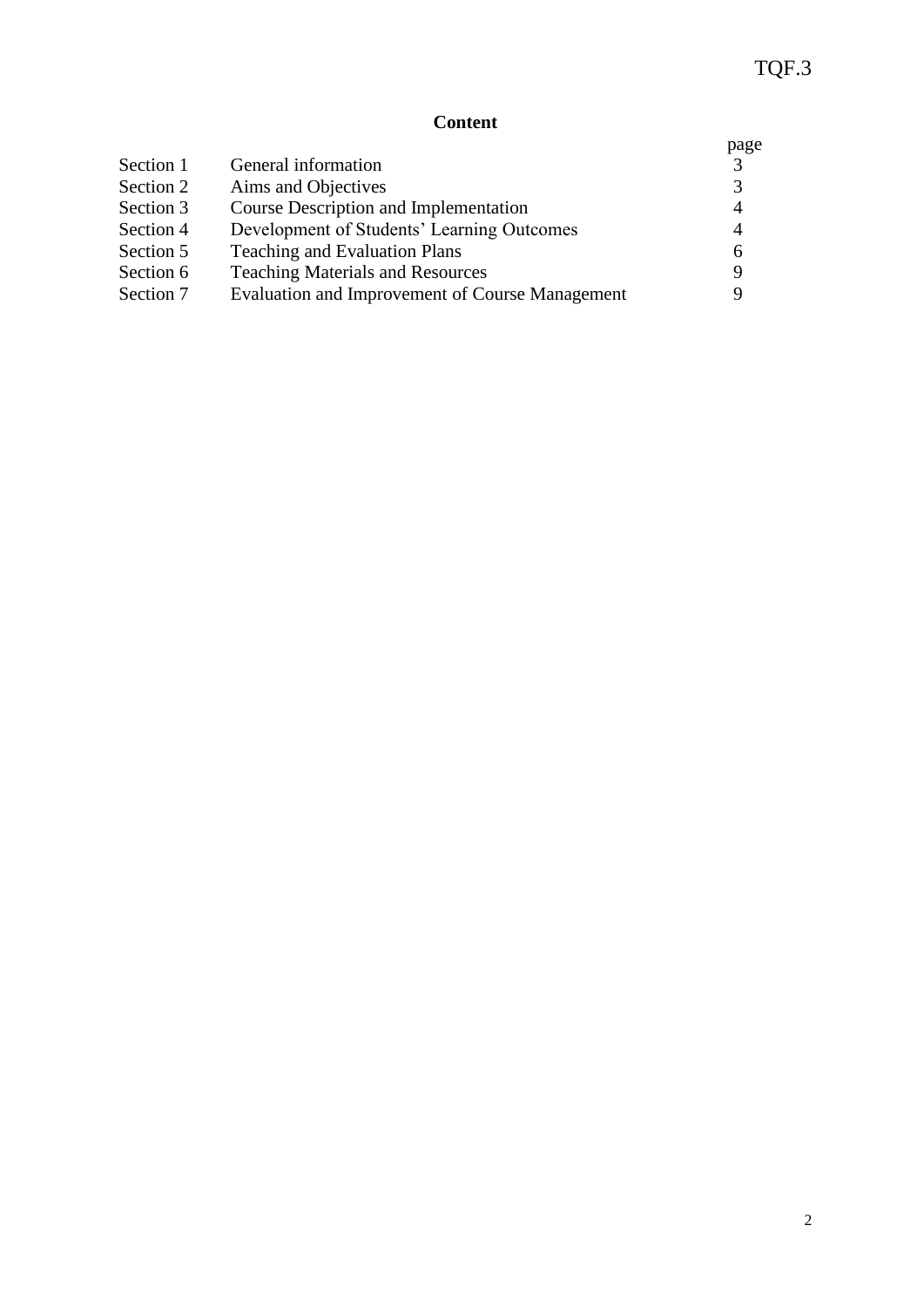### **Course Specification**

| <b>Name of institution</b> | <b>Suan Dusit University</b>                 |
|----------------------------|----------------------------------------------|
| Campus/faculty/department  | School of Tourism and Hospitality Management |

#### **Section1 General Information**

- **1. Course code and course title** 3572117 Hospitality Accounting and Finance
- **2. Number of credits** 3(2-2-5) (Lecture‐Practice‐Self‐Study)
- **3. Curriculum and type of subject** B.A. (Hospitality Management, International Program) / Major Requirement Course
- **4. Responsible faculty members 4.1 course coordinator** Kraisak Phikul **4.2 Instructors** Kraisak Phikul **Section** A1
- **5. Semester / year of study** Semester 1 academic year 2020 / Second-Year Students
- **6. Pre-requisite (if any)** None
- **7. Co-requisites (if any)** None
- **8. Venue of study** Suan Dusit University
- **9. Date of latest revision** May 2020

#### **Section 2 Aims and Objectives**

### **1. Aims of the Course**

The aims of the course are to develop students' accounting and financial skills for hospitality industry, to increase students to understand financial reports and ratios related to the unique characteristics of hospitality industry, and to encourage students' discussion about costs and demand forecasting in the hospitality industry.

### **2. Objectives of Course Development/Modification**

The hospitality industry is considered a fast growing industry. Before graduates are entering in the industry, they should realize that if the business is able to apply an organized accounting system and financial management to their operation management, the business will grow and achieve their ultimate goal effectively. Therefore, this course is designed to enable students understand unique characteristic of hospitality industry, the importance of financial reports and ratios in the hospitality business, and types of costs and basic knowledge about demand forecasting.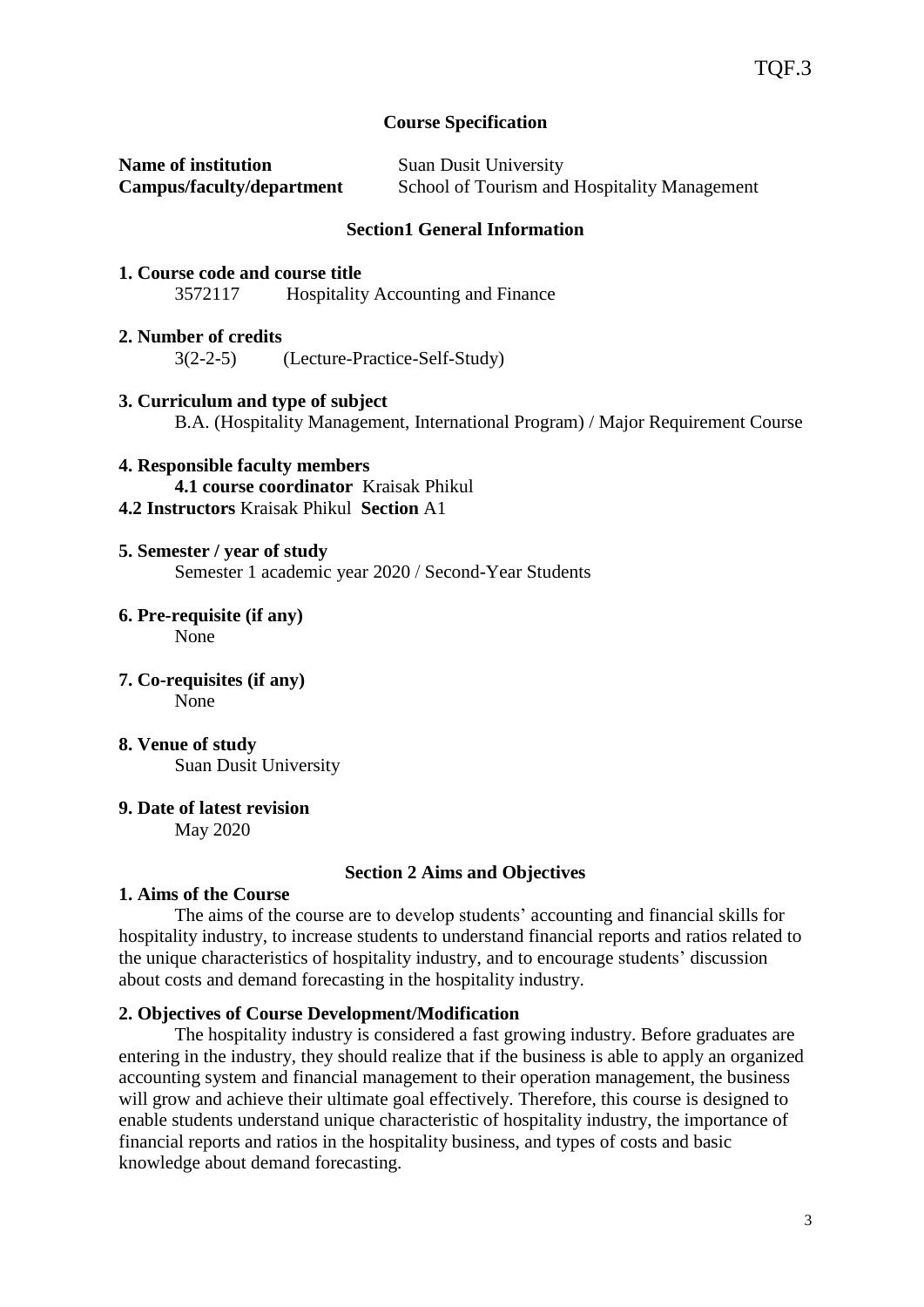### **Section 3: Course Description and Implementation**

### **1. Course Description**

Principles of accounting within the hospitality industry, including purposes of accounting and each accounting branches, basic account formula, and financial statements, interpretation of financial statements from ratio analysis and decision making on foodservice operation and hotel operation, with an emphasis on identifying a business cost and fundamental of hospitality revenue forecast

### **2. Number of Hours per Semester**

| Lecture | <b>Additional class</b>     | <b>Practice</b> | Self-study |
|---------|-----------------------------|-----------------|------------|
| (Hour)  | Hour)                       | (Hour)          | (Hour)     |
| 30      | If requested by<br>students |                 |            |

**3. Number of hours that the lecturer provides individual counseling and guidance** 4 hours a week by providing the contact information to students at the first class.

# **Section 4 Development of Students' Learning Outcomes**

# **1. Morality and Ethics**

# **1.1 Expected outcome on morality and ethics**

### (1) **To realize good values, moral conscience and ethics, to be able to deal with the conflicts relating to profession etiquette.**

(2) To be self and social responsible with good attitude and behaviour.

 $\circ$  (3) To responsible of duties, good membership and develop leadership skills and act as a role model to others.

 (4) To be disciplined and follow the organisational and social rules and regulations.

# **1.2 Teaching methods**

Responsibility and team work.

# **1.3 Evaluation methods**

Evaluate from responsibilities on assigned tasks

# **2. Knowledge development**

# **2.1 Expected outcome on Knowledge and skills development**

 (1) To understand the important principles and theories of hospitality organisational behaviour and interpersonal skills, international marketing, tourist behaviour and related skills systematically and globally.

# **(2) To be able to integrate knowledge of hospitality with other related fields.**

 $\circ$  (3) To understand research designs and methodology in order to solve organisation problems and to develop organisation knowledge management.

# **2.2 Teaching methods**

Apply different strategies and teaching techniques in accordance to course descriptions.

### **2.3 Evaluation methods**

Pre-test and post test (Quiz/Midterm/Final)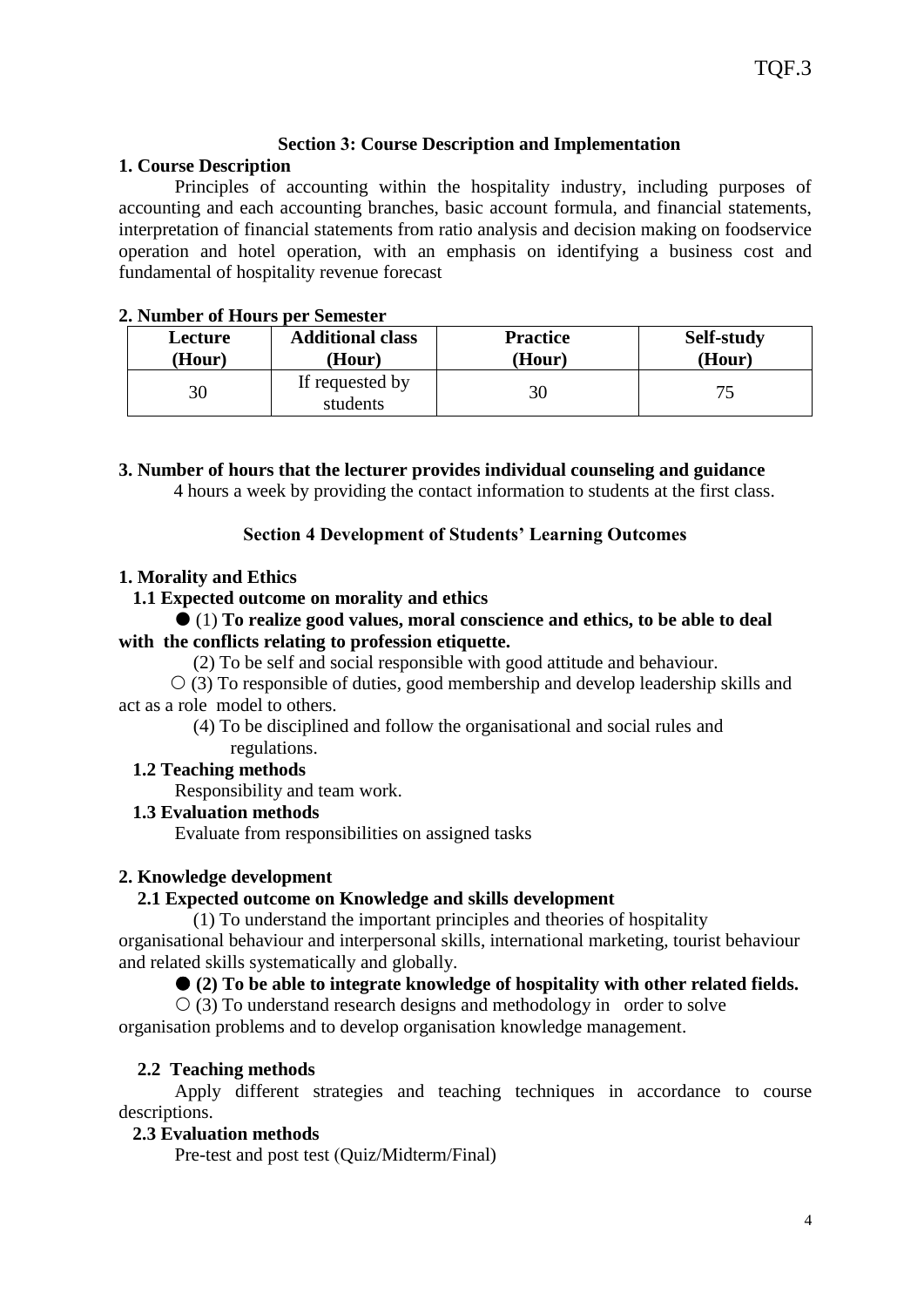### **3. Intellectual Knowledge Innovation**

### **3.1 Expected outcome on Intellectual Knowledge Innovation**

 (1) To be able to evaluate and analyse data, and able to think critically and systematically in order to find cause, effect, and resolution of the problems in depth.

 (2) To be able to apply methodologies, synthesis, evaluation both practically and theoretically in actual operations.

 (3) To be able to suitably apply knowledge and innovation in business term and able to adapt innovation technology to the profession and related fields.

### **3.2 Teaching methods**

Hospitality business case study and research

#### **3.3 Evaluation methods**

Evaluate from students language activities.

#### **4. Interpersonal Skills and Responsibility**

#### **4.1 Expected outcome on Interpersonal Skills and Responsibility**

#### **(1) To be able to work with others and solve the problems both as a good leader and a good team member.**

 $\circ$  (2) To be able to develop self – improvement continuously on professional learning improvement based on international criterion.

#### **4.2 Teaching methods**

#### **Assign groupwork or activities with participation among students. Assign work that encourages students to coordinate others.**

#### **4.3 Evaluation methods**

Evaluate from groupwork attendance, behaviour within the group, and overall performance in accordance with the assignmentl

#### **5. Numerical Analysis and Information Technology Skills**

#### **5.1 Expected outcome on Numerical Analysis and Information Technology Skills**

(1) To be able to apply foreign languages effectively when communicate both academically and professionally.

(2) To be able to communicate effectively with foreigners from different culture in different situation**.**

(3) To be able to use information technology suitably in different operations.

 (4) To be able to analyse and interpret data, facts, figures, statistics and/or numerical related tasks efficiently.

#### **5.2 Teaching methods**

Introduce activities consisting of case study analysis, technique learning, and applying to situations.

Assign tasks requiring international information searching and related necessary issues presenting in front of the class.

#### **5.3 Evaluation methods**

Evaluate from report and presentation.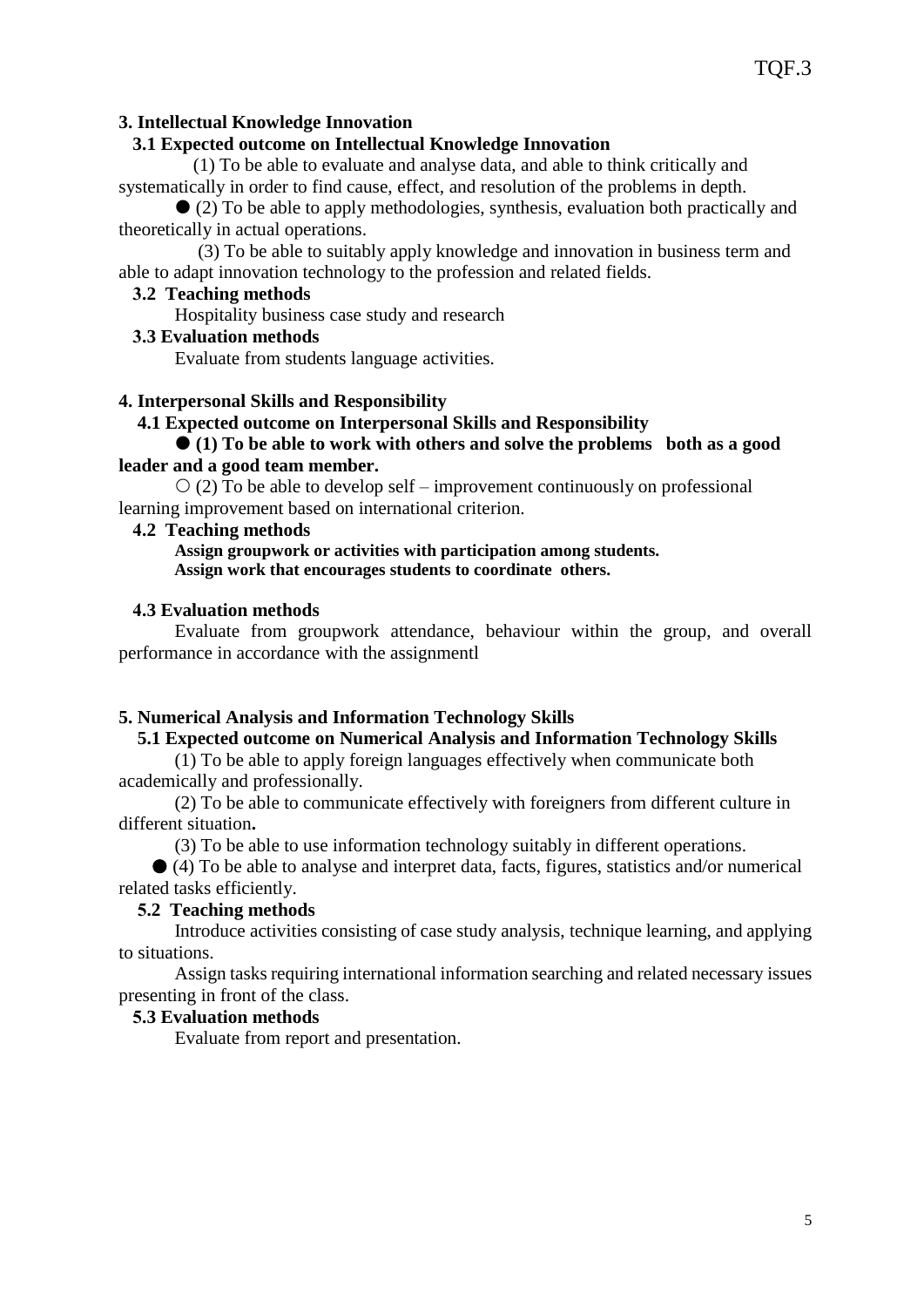| <b>Section 5 Teaching and Evaluation Plans</b> |  |  |  |  |  |  |
|------------------------------------------------|--|--|--|--|--|--|
|------------------------------------------------|--|--|--|--|--|--|

# **1. Teaching plan**

| <b>Week</b> | <b>Topic</b>                                                                                                                                                                                                                                                                                                                                                          | Hour | <b>Teaching &amp; Learning</b><br><b>Activities, Instructional</b>                                                                                                                                                                                                                                                                                                                                                                                                                                                                                                       | <b>Instructor</b> |
|-------------|-----------------------------------------------------------------------------------------------------------------------------------------------------------------------------------------------------------------------------------------------------------------------------------------------------------------------------------------------------------------------|------|--------------------------------------------------------------------------------------------------------------------------------------------------------------------------------------------------------------------------------------------------------------------------------------------------------------------------------------------------------------------------------------------------------------------------------------------------------------------------------------------------------------------------------------------------------------------------|-------------------|
|             |                                                                                                                                                                                                                                                                                                                                                                       |      | Media (if any)                                                                                                                                                                                                                                                                                                                                                                                                                                                                                                                                                           |                   |
| $1 - 2$     | Course introduction<br>Course syllabus<br>overview<br>Course objective and<br>evaluation<br><b>Hospitality Industry</b><br>Accounting<br>- Unique Characteristics<br>of Hospitality Industry<br>- The Purpose of<br>Accounting in the<br>Hospitality Industry<br>- Branches of Accounting<br>- Why Hospitality<br><b>Managers</b> Use<br><b>Managerial Accounting</b> | 8    | The instructor introduces<br>oneself and gives the course<br>overview. Also explain the<br>course syllabus, inform the<br>assessment and evaluation<br>method, including rule and<br>regulation in class. Inform<br>date and time for giving an<br>advice or guidance.<br>1. Lecture with Power point<br>and handout<br>Clip V.D.O.<br>2. Class participation<br>Group or pair<br>discussion on<br>business<br>news/article from a<br>business and<br>marketing<br>perspective or<br>Practice exercises or<br>Game/Quiz or<br>Group presentation<br>3. Q&A<br>4. Summary | Kraisak<br>Phikul |
| $3 - 4$     | Accounting<br>$\bullet$<br>Fundamentals<br>- Bookkeeping and<br>Accounting<br>- The Accounting<br>Formula<br>- Recording Changes to<br>the Accounting Formula<br>- Generally Accepted<br><b>Accounting Principles</b><br>- The hospitality<br><b>Business Cycle</b><br>- Ethics and Moral                                                                             | 8    | 1. Lecture with Power point<br>and handout<br>Clip V.D.O.<br>2. Class participation<br>Group or pair<br>discussion on<br>business<br>news/article from a<br>business and<br>marketing<br>perspective or<br>Practice exercises or<br>Game/Quiz or<br>Group presentation<br>3. Q&A<br>4. Summary                                                                                                                                                                                                                                                                           | Kraisak<br>Phikul |
| $5-6$       | Income statement<br>$\bullet$                                                                                                                                                                                                                                                                                                                                         | 8    | 1. Lecture with Power point<br>and handout                                                                                                                                                                                                                                                                                                                                                                                                                                                                                                                               | Kraisak<br>Phikul |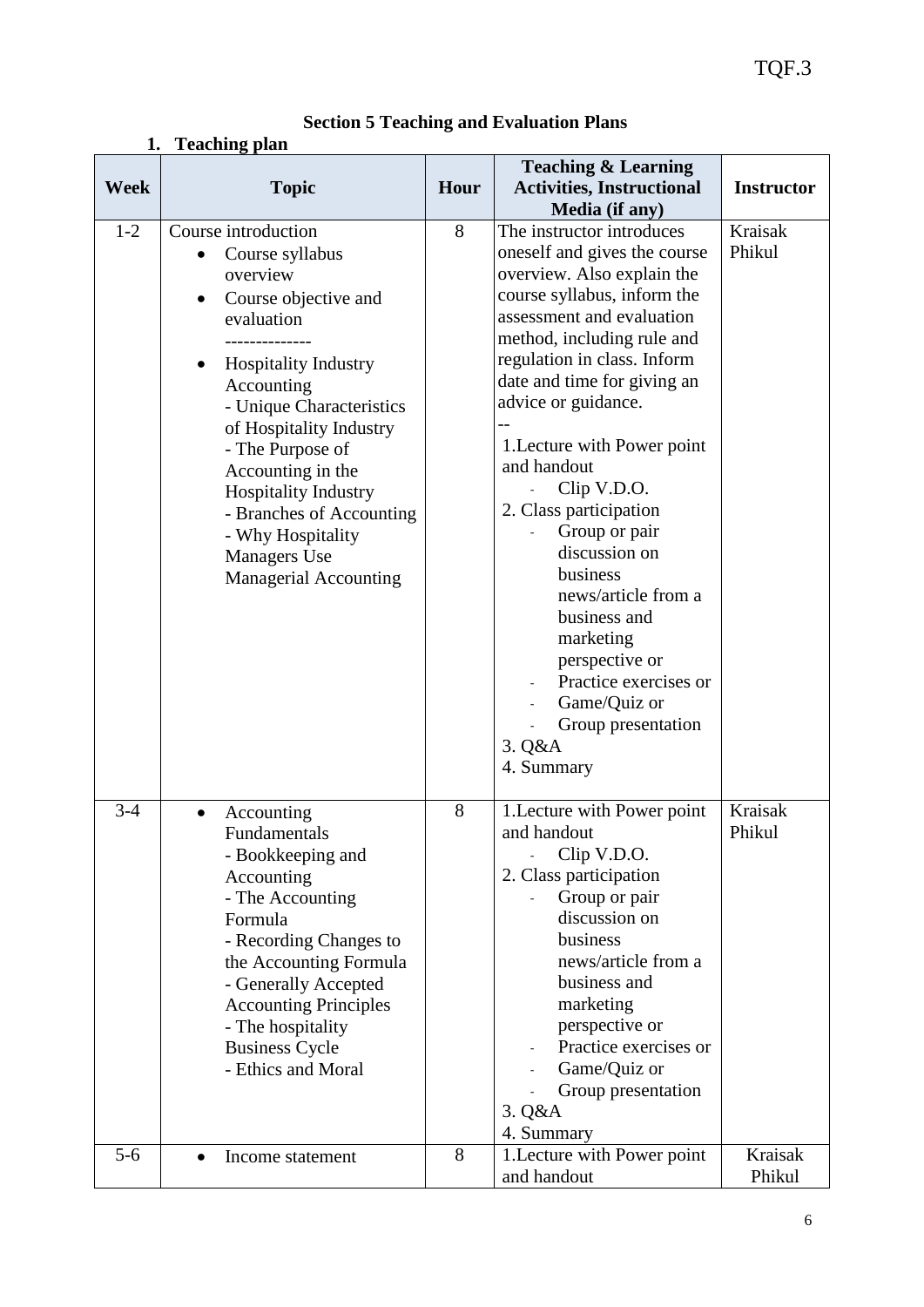|             |                                   |      | <b>Teaching &amp; Learning</b>   |                   |
|-------------|-----------------------------------|------|----------------------------------|-------------------|
| <b>Week</b> | <b>Topic</b>                      | Hour | <b>Activities, Instructional</b> | <b>Instructor</b> |
|             |                                   |      | Media (if any)                   |                   |
|             | - The Purpose of Income           |      | Clip V.D.O.                      |                   |
|             | Statement                         |      | 2. Class participation           |                   |
|             | - Income Statement                |      | Group or pair                    |                   |
|             | Preparation                       |      | discussion on                    |                   |
|             | - Income Statement                |      | business                         |                   |
|             | Analysis                          |      | news/article from a              |                   |
|             |                                   |      | business and                     |                   |
|             |                                   |      | marketing                        |                   |
|             |                                   |      | perspective or                   |                   |
|             |                                   |      | Practice exercises or            |                   |
|             |                                   |      | Game/Quiz or                     |                   |
|             |                                   |      | Group presentation               |                   |
|             |                                   |      | 3. Q&A                           |                   |
|             |                                   |      | 4. Summary                       |                   |
| $7 - 8$     | <b>Balance Sheet</b><br>$\bullet$ | 8    | 1. Lecture with Power point      | Kraisak           |
|             | - The Purpose of Balance          |      | and handout                      | Phikul            |
|             | Sheet                             |      | Clip V.D.O.                      |                   |
|             | - Balance Sheet Formats           |      | 2. Class participation           |                   |
|             | - Balance Sheet Content           |      | Group or pair                    |                   |
|             | - Balance Sheet Analysis          |      | discussion on                    |                   |
|             |                                   |      | business                         |                   |
|             | Midterm Examination-              |      | news/article from a              |                   |
|             | 1.5 hrs.                          |      | business and                     |                   |
|             |                                   |      | marketing                        |                   |
|             |                                   |      | perspective or                   |                   |
|             |                                   |      | Practice exercises or            |                   |
|             |                                   |      | Game/Quiz or                     |                   |
|             |                                   |      | Group presentation               |                   |
|             |                                   |      | 3. Q&A                           |                   |
|             |                                   |      | 4. Summary                       |                   |
| $8-9$       | <b>Statement of Cash Flow</b>     | 8    | 1. Lecture with Power point      | Kraisak           |
|             | - The Purpose of Cash             |      | and handout                      | Phikul            |
|             | Flow                              |      | Clip V.D.O.                      |                   |
|             | - Sources and Uses of             |      | 2. Class participation           |                   |
|             | Funds                             |      | Group or pair                    |                   |
|             | - Statement of Cash Flow          |      | discussion on                    |                   |
|             | Analysis                          |      | business                         |                   |
|             |                                   |      | news/article from a              |                   |
|             |                                   |      | business and                     |                   |
|             |                                   |      | marketing                        |                   |
|             |                                   |      | perspective or                   |                   |
|             |                                   |      | Practice exercises or            |                   |
|             |                                   |      | Game/Quiz or                     |                   |
|             |                                   |      | Group presentation               |                   |
|             |                                   |      | 3. Q&A                           |                   |
|             |                                   |      | 4. Summary                       |                   |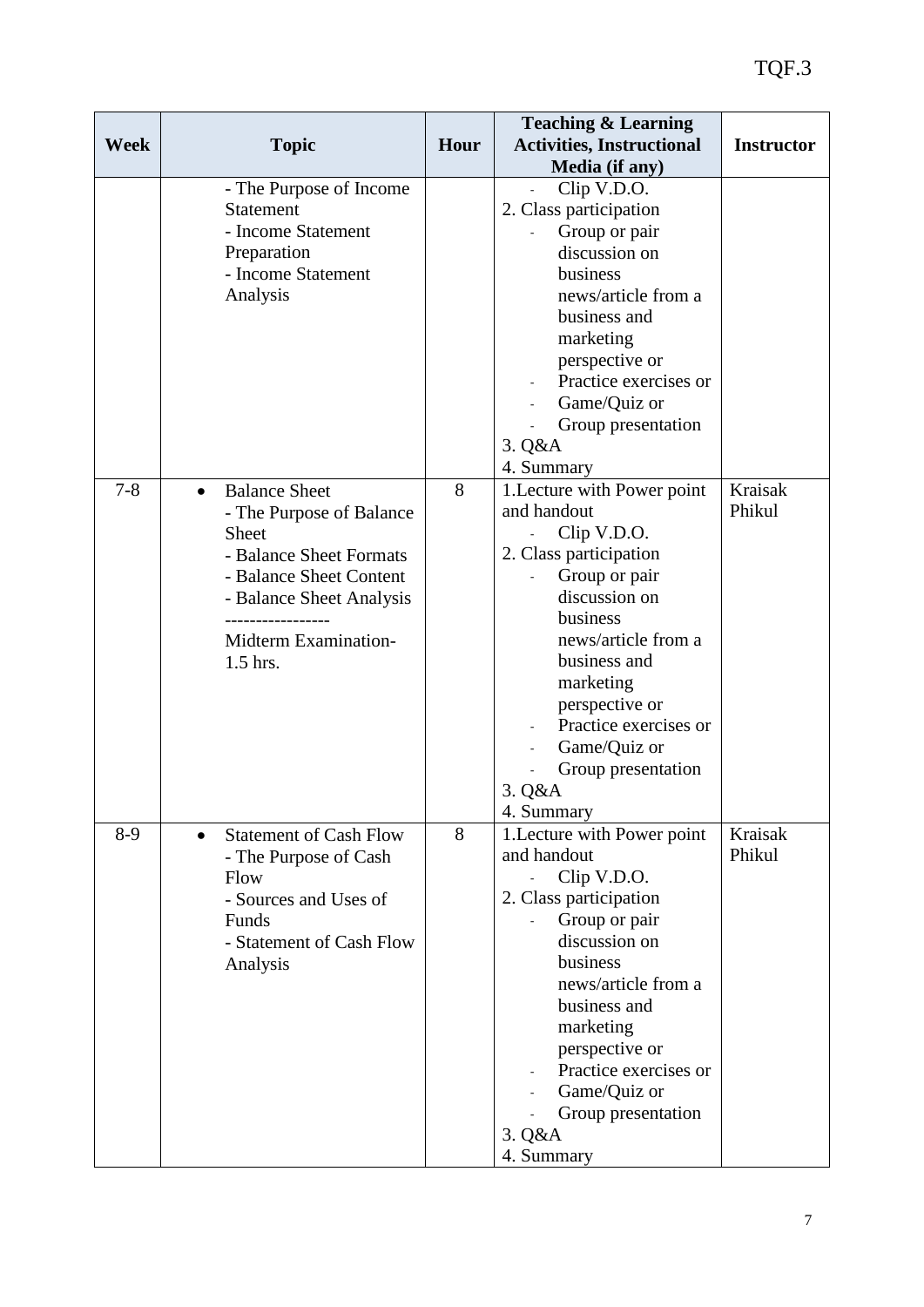| <b>Week</b> | <b>Topic</b>                                                                                                             | Hour           | <b>Teaching &amp; Learning</b><br><b>Activities, Instructional</b><br>Media (if any)                                                                                                                                                                                                  | <b>Instructor</b>        |
|-------------|--------------------------------------------------------------------------------------------------------------------------|----------------|---------------------------------------------------------------------------------------------------------------------------------------------------------------------------------------------------------------------------------------------------------------------------------------|--------------------------|
| $10-12$     | Ratio Analysis<br>$\bullet$<br>- Purpose and Value of<br>Ratios<br>- Types of Ratios<br>- Comparative Analysis<br>Ratios | 8              | 1. Lecture with Power point<br>and handout<br>Clip V.D.O.<br>2. Class participation<br>Discussion/Interpret<br>ation of a set index<br>company's financial<br>statements or<br>Practice exercises or<br>Game/Quiz or<br>Group presentation<br>3. Q&A<br>4. Summary                    | Kraisak<br>Phikul        |
| $13 - 14$   | <b>Revenue Management</b><br>$\bullet$<br>Cost and Types of<br>Cost<br>Forecasting<br>Demand                             | 8              | 1. Lecture with Power point<br>and handout<br>Clip V.D.O.<br>2. Class participation<br>Group or pair<br>discussion on<br>business<br>news/article from a<br>business and<br>marketing<br>perspective<br>Practice exercises<br>Game/Quiz<br>Group presentation<br>3. Q&A<br>4. Summary | <b>Kraisak</b><br>Phikul |
| 15          | Review for Final<br>Examination                                                                                          | $\overline{4}$ | 1. Lecture with Power point<br>and handout<br>2. Class participation and<br>discussion<br>3. Q&A<br>4. Summary                                                                                                                                                                        | Kraisak<br>Phikul        |

# **2. Evaluation plan**

| <b>Activities</b>           | <b>Expected</b> | <b>Methods</b>         | Week     | Percentage |
|-----------------------------|-----------------|------------------------|----------|------------|
|                             | outcomes        |                        |          |            |
|                             | 1.1(1), 1.1(3), | - Class Attendance     | $1 - 15$ | 10%        |
|                             | 4.1(2)          | - Assignment           |          |            |
| $\mathcal{D}_{\mathcal{L}}$ | 1.1(1), 1.1(3), | - Homework/            | $2 - 15$ | 30%        |
|                             | 2.1(2), 2.1(3), | assignment             |          |            |
|                             | 3.1(2), 4.1(1), | - Class participation/ |          |            |
|                             | 4.1(2), 5.1(4)  | discussion             |          |            |
|                             |                 | - Group presentation   |          |            |
|                             |                 | - Game/Quiz            |          |            |